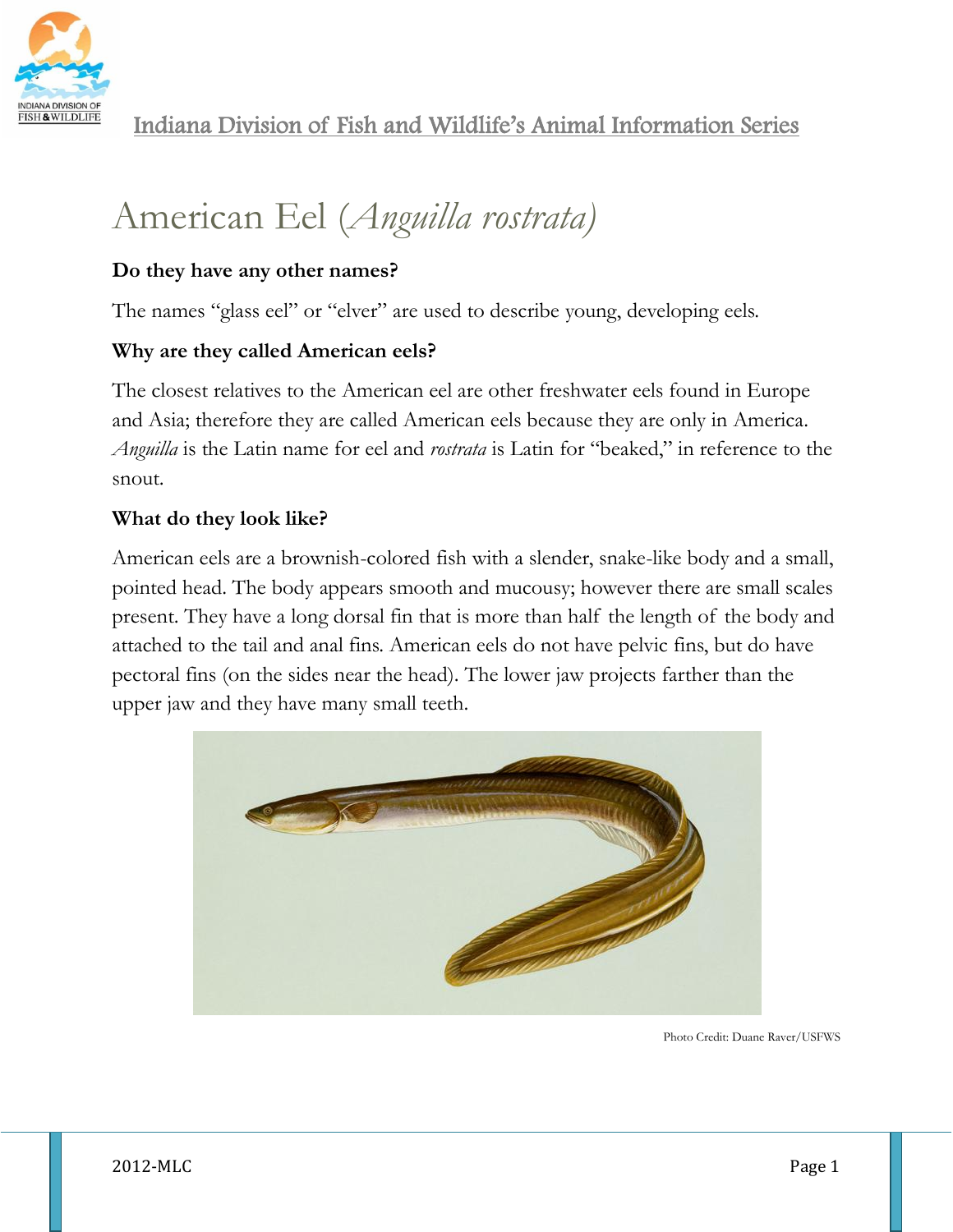## **Where do they live in Indiana?**

American eels are rare in Indiana and are found in large streams and rivers. They can sometimes be found in ponds or lakes that are not connected to a river, although this seldom happens.

## **What kind of habitat do they need?**

American eels are found in large streams or rivers with continuous flow and clear water. During the day eels like to stay near logs, boulders, or other cover.

## **How do they reproduce?**

Freshwater eels reproduce south of Bermuda in the western North Atlantic Ocean. The exact location is not known and it is believed that the adults die after spawning. The American eels travel back to the southern and eastern coasts of the United States and the other freshwater eels travel all the way back to Europe. The eels reach the river mouths and enter the river systems. The males do not travel far inland and stay near the river mouths but the females continue traveling north up the rivers until they are stopped by the stream source or by an object like a dam. Females have even been seen crawling through wet grass or rocks to go around an obstruction or to enter a nearby pond or lake that has no outlet to the ocean. After anywhere from 6 to 20 years later the eels travel back to the ocean to reproduce.

## **How old are they when they reproduce?**

American eels can be anywhere from 6 to 20 years old when they reproduce.

#### **How long do they live?**

American eels can live up to at least 20 years old.

## **How fast do they grow in Indiana?**

Males only grow to about 18 inches in length whereas the females can grow as long as 62 inches in length. However, there are no males in Indiana because they stay in the river mouths near the ocean.

#### **What do they eat?**

Young eels eat mostly aquatic insects and the larger, adult eels eat crayfish and fish.